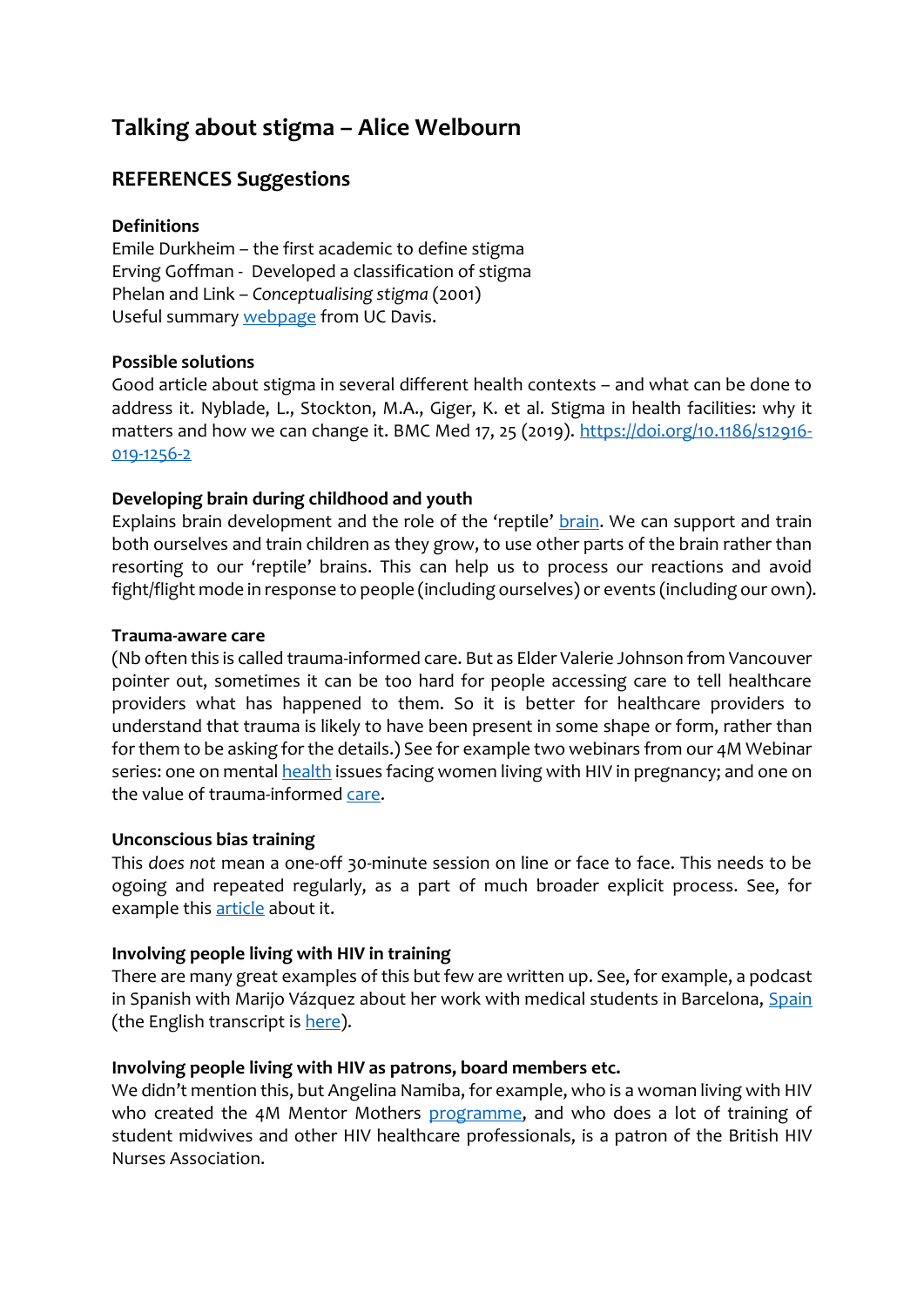### **Social norms change**

Think about the amount of time it has taken to introduce laws about smoking in public spaces or seat belts in vehicles. Ongoing work to enforce and educate on these two topics is still needed. This is what social norms change is about and how long it can take to make change happen. Social norms change is how people describe what happens in communities, for instance to reduce intimate partner violence (IPV), or to reduce HIV. However social norms can – and do – also exist in institutions, such as healthcentres, the police, the judiciary, parliaments, schools, the workplace, faith institutions and more. Here is an [article](https://www.tandfonline.com/doi/full/10.1080/26410397.2019.1599654) about the challenges and opportunities facing us in the context of IPV – which is known both to increase women's vulnerability to HIV and to start or increase – especially in healthcare settings – on diagnosis. We conclude: *"CUSP makes the following recommendations for donors and implementers to scale social norms initiatives effectively and ethically: invest in longer-term programming, ensure fidelity to values of the original programmes, fund women's rights organisations, prioritise accountability to their communities and demands, critically examine the government and marketplace's role in scale, and rethink evaluation approaches to produce evidence that guides scale-up processes and fully represents the voices of activists and communities from the Global South."* There are a number of parallels here with our emphasis on the critical need for community involvement in effective responses to stigma and discrimination.

### **Understanding where violence comes from and how it can be addressed**

Violence as a volcano model – we use this in our *Stepping Stones for Peace and [Prosperity](https://steppingstonesfeedback.org/wp-content/uploads/2016/10/OronSebuwufuWelbourn_StStKaramojaNov2014.pdf)* and our *Stepping Stones with Children* programmes.

### **Appreciative inquiry**

Whilst all formal research traditionally begins with a problem-statement and a needs analysis, focusing on problems, needs and negative events can offer retrigger past traumatic events for those being 'researched'. Instead, in recent years there has been a strong growing recognition of the power of forward-focused, solution-oriented thinking and conducting visioning exercises and priorities / desires assessments instead. 'Ending stigma' and 'ending discrimination' are double negatives By contrast, 'Ensuring positive attitudes, policies and practices' are double positives.

In all these examples below, meaningful involvement of those most affected is critical to their success. It is also much easier to envision and measure what positive experiences can look and do feel like than to try to measure stigma. (See eg [INTUIT](https://intuitproject.org/) ongoing research on QoL assessment using PROMS measurements – Patient-Related Outcome Measures) and this article by [AIDSMAP.](https://www.aidsmap.com/news/sep-2020/developing-patient-reported-outcome-measure-hiv)

Here are some links:

Use of appreciative inquiry to work with young men in gangs in Cap[e Town.](https://onlinelibrary.wiley.com/doi/full/10.1111/j.1467-6427.2009.00461.x) Use of appreciative inquiry to build resilience among children living with or affected by HIV and their caregivers *(Stepping Stones with Children* [programme\)](https://journals.sagepub.com/doi/10.1177/0017896918787217) Measuring experiences of quality of care in healthcare [settings.](https://bmjopen.bmj.com/content/7/10/e016234) WHO Guideline on SRHR of women living with **HIV**. UNAIDS et al ALIV[H]E Framework – case [studies.](https://salamandertrust.net/news/alivhe-in-action-case-studies-booklet-out/) Addressing environmental racism in Nova Scotia health and socio-economic [contexts.](http://www.enrichproject.org/wp-content/uploads/2013/12/Environmental-Injustice-Report.pdf)